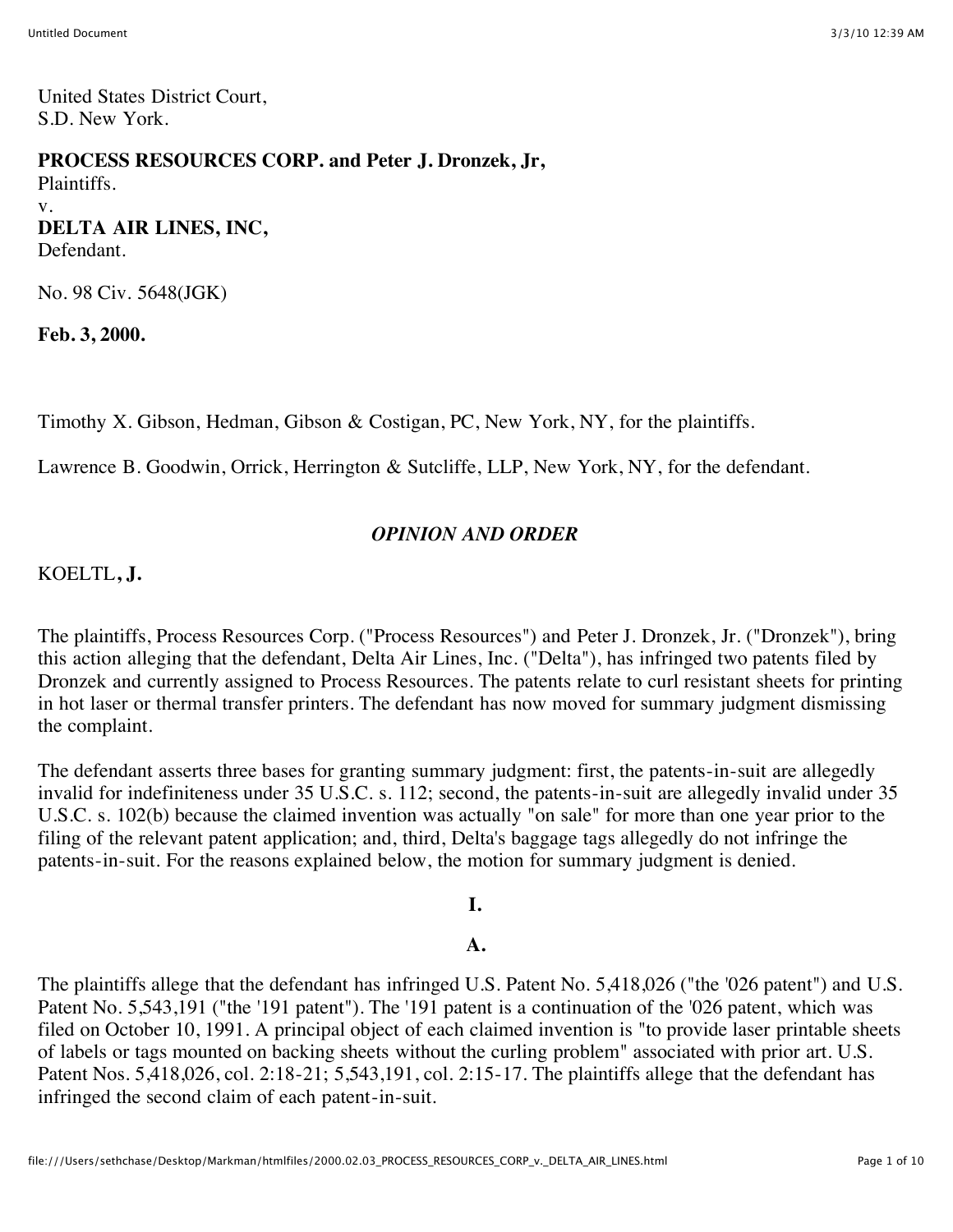The '026 patent is entitled "Curl-Resistant Printing Sheet for Labels and Tags." Claim 2 of the '026 patent reads as follows:

A durable sheet adapted for use as a lable which does not curl when heated to temperatures normally encountered in laser or thermal transfer printing, the sheet including at least three layers comprised of:

layer A, which consists essentially of at least one base layer consisting of comprising [sic] a paper, a synthetic paper or a coated film;

layer B, which consists essentially of at least one print receiving layer consisting of a paper, a synthetic paper or a coated film, wherein layer B is adhered to the top face of layer A; and

layer C, which consists essentially of at least one backing layer consisting of a paper, a synthetic paper or a coated film, wherein layer C is adhered to the bottom face of layer A; and wherein

layer B and layer C have the same or substantially the same thermal elongation or contraction characteristics; and wherein

the top surface of layer C comprises a release agent, the bottom surface of layer A comprises a pressure sensitive adhesive and layer B is permanently adhered to layer A.

U.S. Patent No. 5,418,026, col. 7:5-27.

The '191 patent is entitled "Durable Sheets for Printing." Claim 2 of the '191 patent reads as follows:

A durable sheet for printing, the sheet including at least three layers comprised of:

layer A, which consists essentially of at least one base layer consisting of a paper, a synthetic paper or a coated film;

layer B, which consists essentially of at least one print receiving layer consisting of a paper, a synthetic paper or a coated film, wherein layer C [sic; B] is adhered to the top face of layer A; and

layer C, which consists essentially of at least one backing layer consisting of a paper, a synthetic paper or a coated film, wherein layer C is adhered to the bottom face of layer A; and wherein

layer B and the backing C have the same or substantially the same thermal elongation or contraction characteristics; and

wherein the top surface of layer C comprises a release agent, the bottom surface of layer A comprises a pressure sensitive adhesive and layer B is permanently adhered to layer A.

U.S. Patent No. 5,543,191, cols. 6:61-7:13.

The patent specification of each patent also reveals that "[t]hermal elongation and/or contraction characteristics are measured by standard test methods" and that "[i]t is important that the relative values rather than their magnitude receive the most attention." U.S. Patent Nos. 5,418,026, col. 5:36-40; 5,543,191,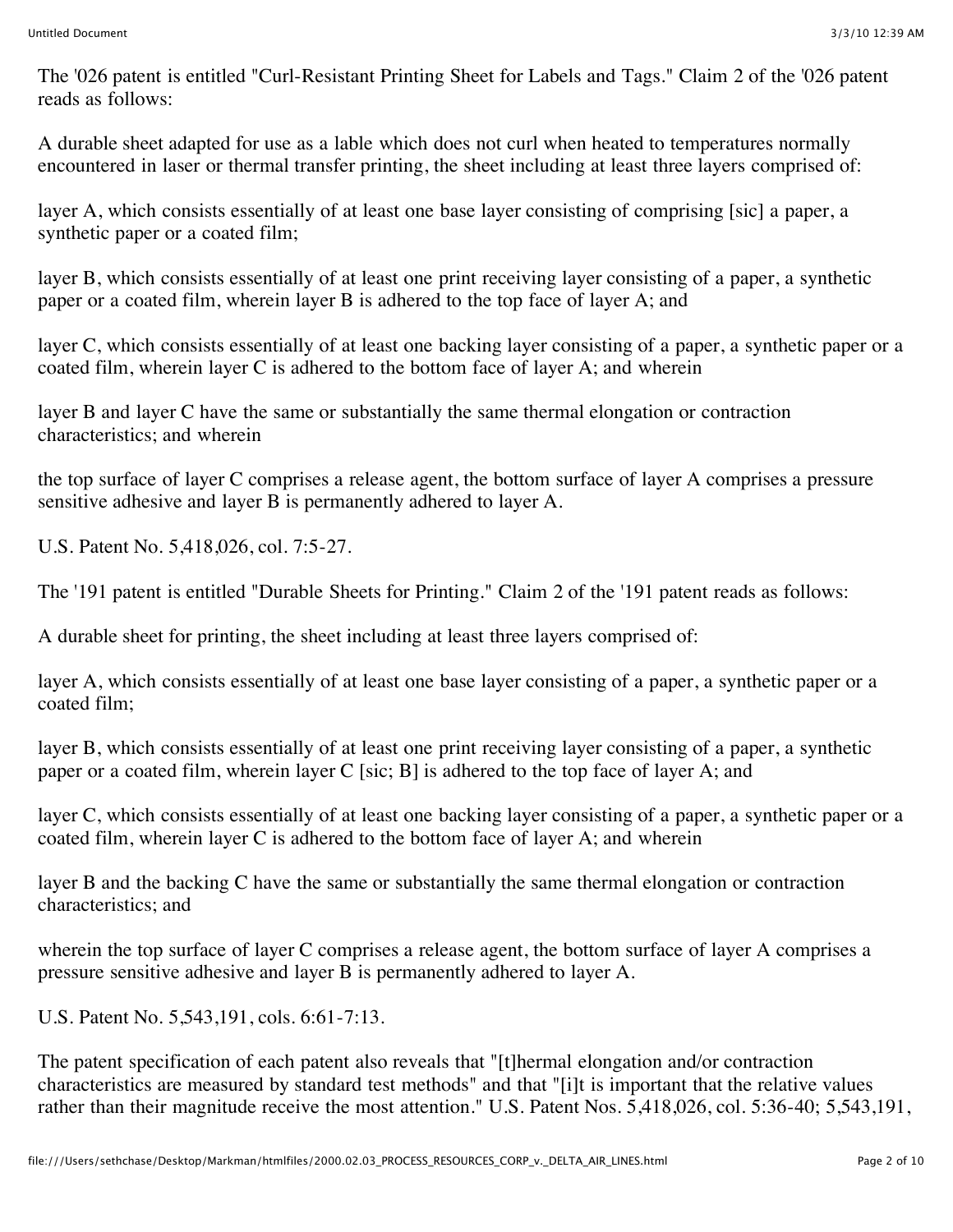col. 5:29-33. The parties agree that the patents-in-suit do not specify the conditions under which the "standard" tests are to be conducted. *See* Local Rule 56.1 Statement of Undisputed Material Facts ("Def. 56.1 St."), para. 17; Plaintiffs' Responses to Defendant[']s Local Civil Rule 56.1 Statement of Undisputed Material Facts ("Pl. 56.1 Resp."), para. 17. The parties also agree that the thermal elongation and contraction characteristics of layers depend upon the conditions under which the layers are tested, and that layers may exhibit different relative thermal elongation and contraction characteristics under different test conditions. *See* Def. 56.1 St., para.para. 9-13; Pl. 56.1 Resp., para.para. 9-13; Deposition of Peter J. Dronzek, Jr. ("Dronzek Depo."), attached as Ex. F to Declaration of Victor G. Hardy, dated May 27, 1999 ("Hardy Decl."), at 126-27, 131-32.

#### **B.**

Delta attaches baggage tags to its customers' checked luggage in order that the luggage may be properly routed. The plaintiffs allege that the baggage tags used by Delta infringe the '026 and '191 patents. The parties do not dispute the nature of Delta's baggage tags.

Delta's baggage tags are a three-layer product. The bottom layer is a "release backing layer," that is to say, a backing that can be peeled away although it is adhered to the bottom of the middle layer. *See* Affidavit of Peter J. Dronzek, Jr., dated August 6, 1998 ("Dronzek Aff."), para. 7. The middle layer is a polyethylene cross laminate. *See* id. The top layer, which is permanently adhered to the top of the middle layer and is designed for use in direct thermal printing, FN1 is itself a composite structure: It comprises an overcoat, a thermal coat, an undercoat, and a base paper. *See* Declaration of John R. Fickenscher, dated May 5, 1999 ("Fickenscher Decl."), para. 3; Dronzek Decl., para. 7; Dronzek Depo., at 247-51; Hardy Decl., Ex. AA. The words "Delta Air Lines" are printed in ink on that layer. *See* Dronzek Aff., para. 7, Ex. 2.

FN1. A direct thermal printer prints by selectively applying localized heat, by way of metal pins, to specialized print stock in the configuration of the desired image. When the heat sensitive chemical contained in the print stock is exposed to the heat from the selected pins, it changes shade and the desired image becomes visible on the print stock. By contrast, in laser printing and thermal transfer printing, print, in the form of ink or toner, is physically transferred from the printer to the print stock.

#### **II.**

Summary judgment may not be granted unless "the pleadings, depositions, answers to interrogatories, and admissions on file, together with the affidavits, if any, show that there is no genuine issue as to any material fact and that the moving party is entitled to a judgment as a matter of law." Fed.R.Civ.P. 56(c); *see also* Celotex Corp. v. Catrett, 477 U.S. 317, 322 (1986); Anderson v. Liberty Lobby, Inc., 477 U.S. 242, 247-48 (1986); University of Colorado Foundation, Inc. v. American Cyanamid Co., Nos. 97-1468, 98-1113, 1999 WL 1045095, at \*3 (Fed.Cir.1999); Gallo v. Prudential Residential Servs., Ltd. Partnership, 22 F.3d 1219, 1223 (2d Cir.1994). In determining whether summary judgment is appropriate, a court must resolve all ambiguities and draw all reasonable inferences against the moving party. *See* Matsushita Elec. Antis. Co., Ltd. v. Zenith Radio Corp., 475 U.S. 574, 587 (1986) (citing United States v. Diebold, Inc., 369 U.S. 654, 655 (1962)); *see also* University of Colorado Foundation, 1999 WL 1045095, at \*3; Gallo, 22 F.3d at 1223. Summary judgment is improper if there is any evidence in the record from any source from which a reasonable inference could be drawn in favor of the nonmoving party. *See* Chambers v. TRM Copy Ctrs. Corp., 43 F.3d 29, 37 (2d Cir.1994). "In considering the motion, the court's responsibility is not to resolve disputed issues of fact but to assess whether there are factual issues to be tried." Knight v. U.S. Fire Ins.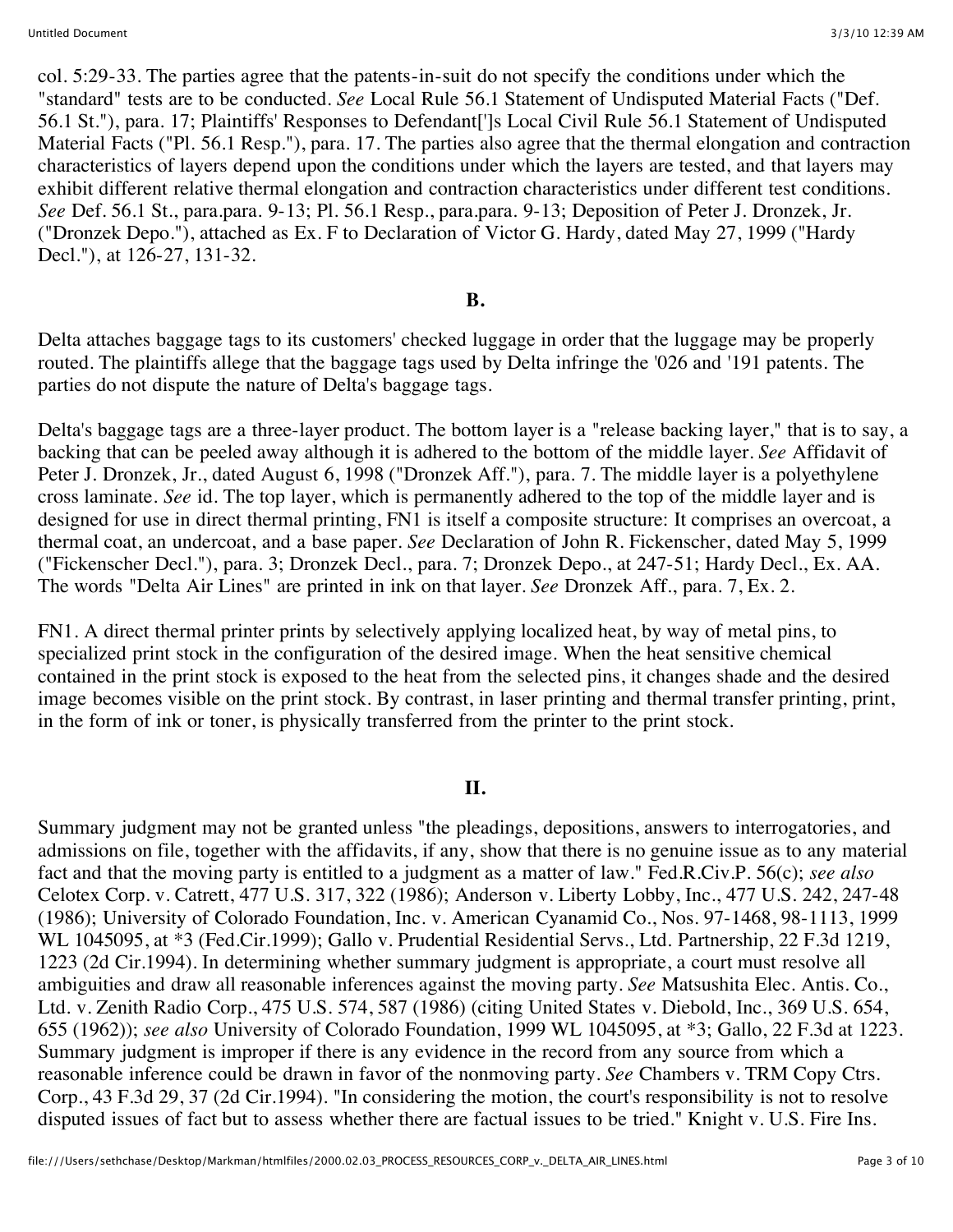### Co., 804 F.2d 9, 11 (2d Cir.1986).

On a motion for summary judgment, once the moving party meets its initial burden of demonstrating the absence of a genuine issue of material fact, the nonmoving party must come forward with specific facts to show there is a factual question that must be resolved at trial. *See* Fed.R.Civ.P. 56(e); *see also* Cornett v. Sheldon, 894 F.Supp. 715, 724 (S.D.N.Y.1995) ("[T]he plaintiff, to avoid summary judgment, must show a genuine issue by presenting evidence that would be sufficient, if all reasonable inferences were drawn in his favor, to establish the existence of that element at trial.") (citing Celotex, 477 U.S. at 322-23). The nonmoving party must produce evidence in the record and "may not rely simply on conclusory statements or on contentions that the affidavits supporting the motion are not credible." Ying Jing Gan v. City of New York, 996 F.2d 522, 532 (2d Cir.1993). *See also* Applied Companies v. United States, 144 F.3d 1470, 1475 (Fed.Cir.1998) ("It is well settled that 'a conclusory statement on the ultimate issue does not create a genuine issue of fact." ') (quoting Imperial Tobacco Ltd. v. Philip Morris, Inc., 899 F.2d 1575, 1581 (Fed.Cir.1990)); Scotto v. Almenas, 143 F.3d 105, 114-15 (2d Cir.1998) (collecting cases).

#### **III.**

Delta asserts that the patents-in-suit are invalid for failure to comply with the definiteness requirement of 35 U.S.C. s. 112, para. 2. To be valid, a patent must include a specification that concludes "with one or more claims particularly pointing out and distinctly claiming the subject matter which the applicant regards as his invention." 35 U.S.C. s. 112, para. 2. Determining whether a claim satisifies this "definiteness requirement" is a question of law. *See* Personalized Media Communications, LLC v. International Trade Commission, 161 F.3d 696, 705 (Fed.Cir.1998); North American Vaccine, Inc. v. American Cyanamid Co., 7 F.3d 1571, 1579 (Fed.Cir.1993).

A patent satisfies the definiteness requirement if "those skilled in the art would understand what is claimed when the claim is read in light of the specification." Orthokinetics, Inc. v. Safety Travel Chairs, Inc., 806 F.2d 1565, 1576 (Fed.Cir.1986); *see also* Personalized Media Communications, 161 F.3d at 705; North American Vaccine, 7 F.3d at 1579. "Every patent is presumed valid. The presumption of validity includes a presumption that the patent complies with s. 112." National Recovery Technologies, Inc. v. Magnetic Separation Systems, Inc., 166 F.3d 1190, 1195 (Fed.Cir.1999) (referring to s. 112, para. 1). *See also* North American Vaccine, 7 F.3d at 1579 (referring to s. 112, para. 2). To overcome the presumption of validity, the party challenging a patent's validity must demonstrate its invalidity by clear and convincing evidence. *See* United States v. Telectronics, 857 F.2d 778, 785 (Fed.Cir.1988) ("A patent is presumed valid, and the burden of proving invalidity, whether under section 112 or otherwise, rests with the challenger. Invalidity must be proven by facts supported by clear and convincing evidence.")); *See also* North American Vaccine, 7 F.3d at 1579.

Each patent discloses a construction of three or more layers in which the top and bottom layers "have the same or substantially the same thermal elongation or contraction characteristics." U.S. Patent Nos. 5,418,026, col. 7:20-22; 5,543,191, col. 7:7-9. Each patent teaches that the "[t]hermal elongation and/or contraction characteristics are measured by standard test methods," but neither patent specifies the conditions under which the "standard" tests are to be conducted. U.S. Patent Nos. 5,418,026, col. 5:36-37; 5,543,191, col. 5:29-30. Delta argues that the failure to specify the relevant test parameters renders the patents indefinite.

There is no dispute that thermal elongation and contraction characteristics vary depending upon test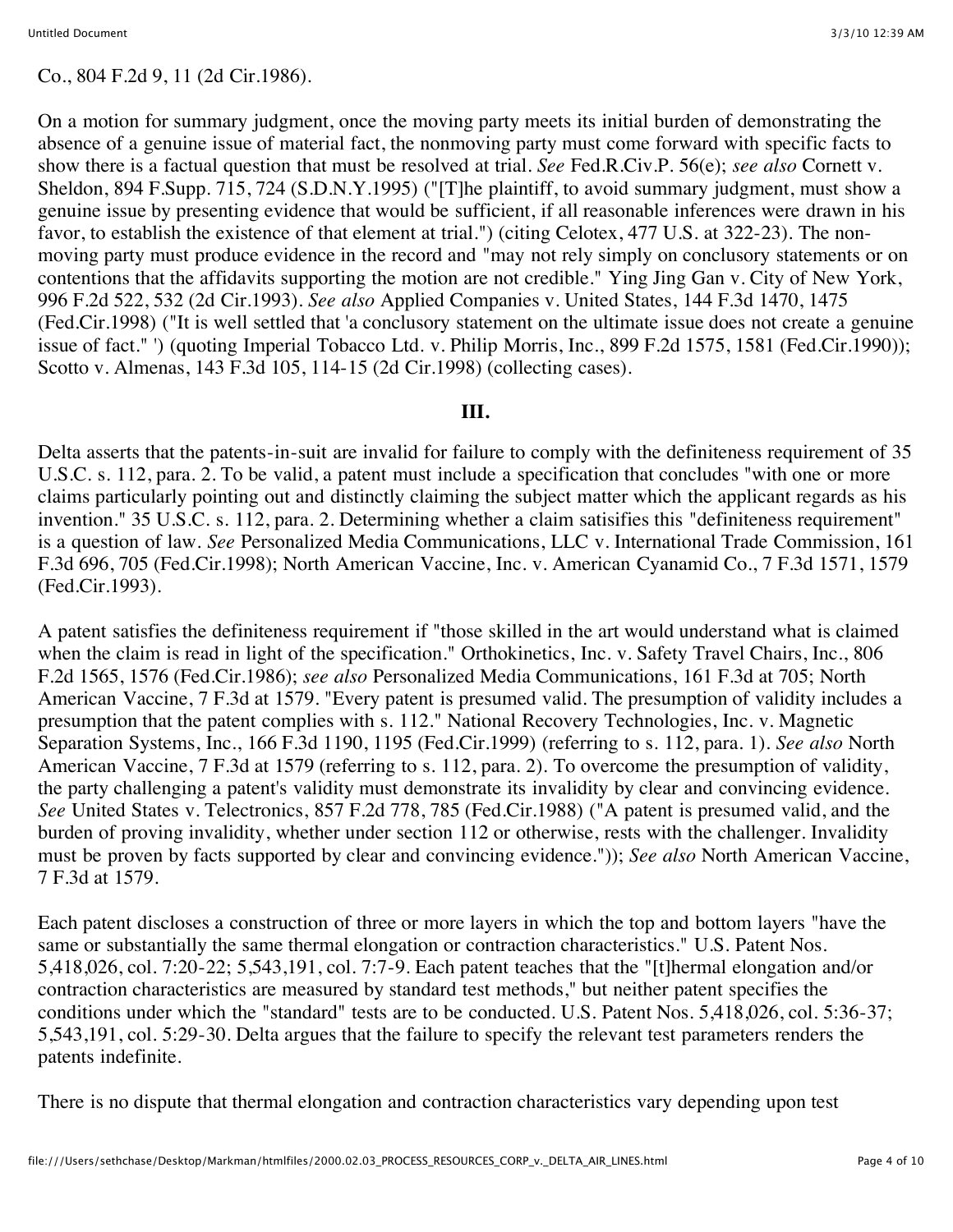conditions, and that a pair of layers might fall within the asserted claims when tested under one set of conditions and fall outside the asserted claims when tested under another set of conditions. *See* Def. 56.1 St., para. 10; Pl. 56.1 Resp., para. 10; Dronzek Depo., at 126-27; Deposition of Cortland Burt ("Burt Depo."), attached as Ex. HH to Hardy Decl., at 91, 116, 202. Nor is there any genuine dispute as to the fact that the temperatures encountered in laser and direct thermal printing may range from 150 (deg.)F to 400 (deg.)F or more. *See* Dronzek Depo ., at 295.

Nonetheless, at this stage of the proceedings, Delta has failed to present clear and convincing evidence that those skilled in the art would be unable to understand what is claimed when the claim is read in light of the specification. *See* Orthokinetics, 806 F .2d at 1576. Although Delta has presented evidence that different printers expose printing stock to different temperatures for different lengths of time, Delta has not presented clear and convincing evidence that one skilled in the art could not determine whether the top and bottom layers of a particular three-layer construction had the same or substantially the same thermal elongation or contraction characteristics using standard test methods. Indeed, while Delta has questioned the expert testimony proffered by the plaintiffs, it has failed to present any evidence from an expert or other person skilled in the art to support its contention that the claim lacks definiteness. The plaintiffs, by contrast, have presented expert testimony that "[t]he 'conditions under which testing should take place' are obvious." Rebuttal Expert Report of Cortland Burt ("Burt Report"), attached as Ex. GG to Hardy Decl., at 3. As the plaintiffs' expert explains: "Since the patents clearly instruct one skilled in the art to select materials having 'the same or substantially the same thermal elongation or contraction characteristics' to achieve the invention, and it is well known in the art how to determine these characteristics, the claims are definite...." *Id.*, at 5-6. It cannot be said that Delta has thus far produced clear and convincing evidence that the patentsin-suit are indefinite and therefore invalid under 35 U.S.C. s. 112, para. 2.

#### **IV.**

Delta also claims that the patents-in-suit are invalid under the "on sale" bar. A patent is invalid if the patented invention was on sale in the United States more than a year before the relevant patent application was filed. *See* 35 U.S.C. s. 102(b) ("A person shall be entitled to a patent unless ... the invention was ... on sale in this country[ ] more than one year prior to the date of the application for patent in the United States."). Thus, the date one year prior to the date on which the patent application was filed is the "critical date" for purposes of analyzing patent validity under s. 102(b).

Whether the so-called on-sale bar applies in a particular case is a question for the Court: "The ultimate determination that a product was placed on sale under [35 U.S.C. s. 102(b) ] is a question of law, based on underlying facts." Tec Air, Inc. v. Denso Mfg. Michigan Inc., 192 F.3d 1353, 1358 (Fed.Cir.1999) (quoting Ferag AG v. Quipp Inc., 45 F.3d 1562, 1566 (Fed.Cir.1995)). *See also* Pfaff v. Wells Electronics, Inc., 119 S.Ct. 304, 311-12 (1998).

A product that is offered for sale can invalidate a particular patent under 35 U.S.C. s. 102(b) only if the product falls within the scope of the challenged patent. *See* Scaltech Inc. v. Retec/Tetra, L.L.C., 178 F.3d 1378, 1383 (Fed.Cir.1999). "Hence, the first determination in the s. 102(b) analysis must be whether the subject of the barring activity met each of the limitations of the claim, and thus was an embodiment of the claimed invention." *Id.*

The party challenging the validity of a patent on on-sale grounds must demonstrate the applicability of the on-sale bar by clear and convincing evidence. *See* Tec Air, 192 F.3d at 1358. The Court of Appeals for the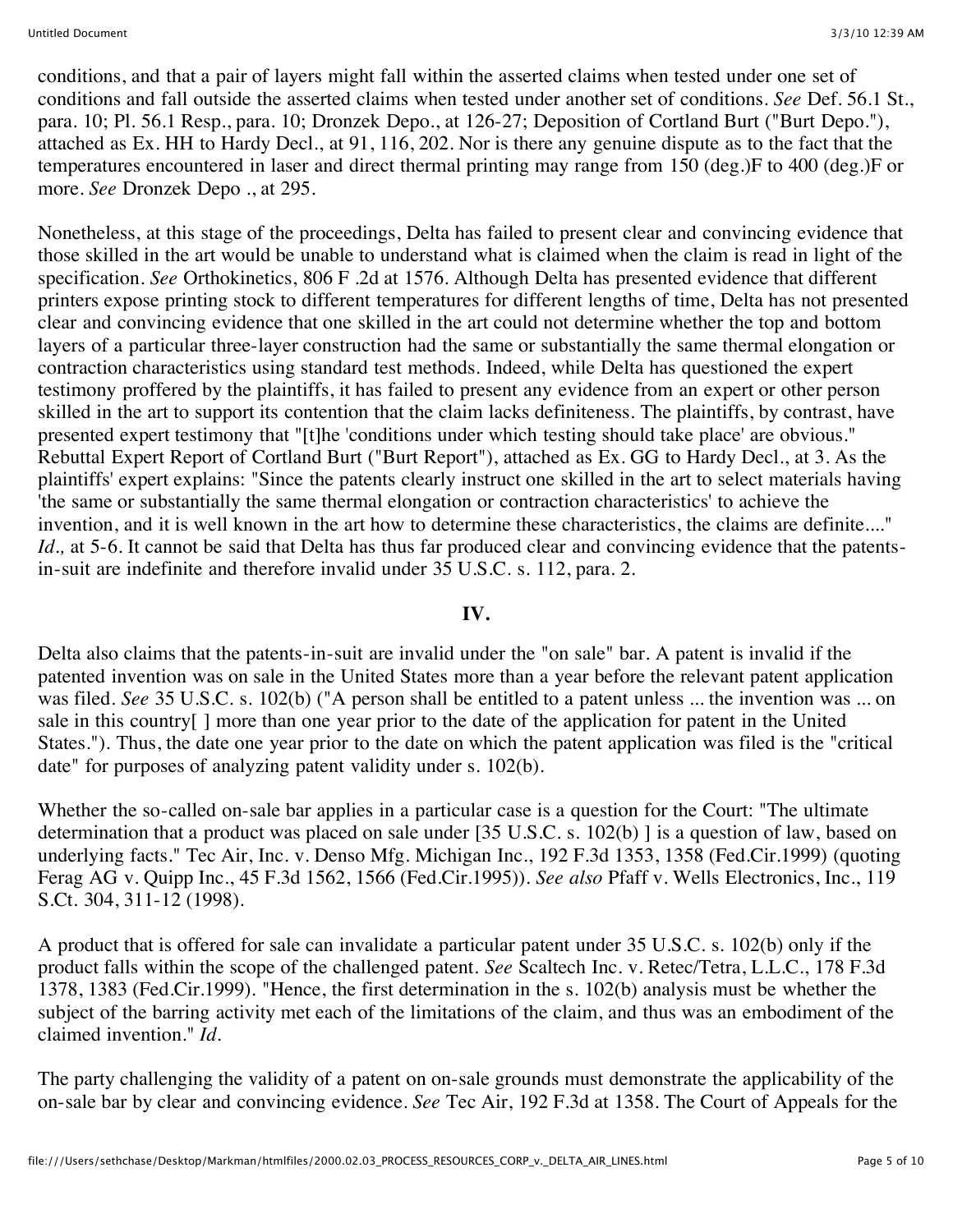Federal Circuit has recently held that, as a matter of law, uncorroborated testimonial evidence standing alone cannot constitute clear and convincing evidence sufficient to invalidate a patent under 35 U.S.C. s. 102. *See* Finnigan Corp. v. International Trade Comm., 180 F.3d 1354, 1367 (Fed.Cir.1999). According to the Court of Appeals, "the need for corroboration exists regardless whether the party testifying concerning the invalidating activity is interested in the outcome of the litigation (e.g., because that party is the accused infringer) or is uninterested but testifying on behalf of an interested party." *Id .*

Delta relies on alleged offers for sale by Avery Dennison, Inc. ("Avery") and Print-O-Tape that allegedly occurred prior to October 10, 1990, the critical date for on-sale purposes because the relevant filing date for the patents-in-suit is October 10, 1991. However, there is neither documentary nor physical evidence to support the inference, which Delta seeks to draw from the testimony of the witnesses, that the products that were allegedly offered for sale met each of the limitations of the claims at issue in the patents. The testimony upon which Delta relies falls far short of clear and convincing evidence. FN2

FN2. The plaintiffs also allege that there are material issues of fact as to whether the products at issue from Avery and Print-O-Tape were in fact "on sale" prior to October 10, 1990. It is unnecessary to resolve this dispute for purposes of this motion.

In October and December 1989, Avery, a manufacturer of printing stock, allegedly sent Data Documents, Inc. ("Data Documents"), a company that converts printing stock into finished products, samples of threelayer constructions that were designed to be converted into baggage tags. Each sample construction was meant to be suitable for direct thermal printing. *See* Hardy Decl., Exs. I, J, M, P. In November 1989 and again in March 1990, Avery allegedly offered to sell Data Documents various quantities of the three-layer constructions at various prices. *See* Certification of Timothy X. Gibson, dated May 21, 1999 ("Gibson Cert."), Exs. 9, 11; Hardy Decl., Exs. G, at 153-57, J, K, N, O, P. According to the deposition testimony of two witnesses-Scott Mingus ("Mingus"), a research and development manager for paper-based stock at Avery, and Dennis Francis ("Francis"), an employee of Data Documents-the samples were sent through printers without visible curling. *See* Hardy Decl., Exs. L, at 7, 13-14, Q, at 5, 55-56; *see also* Hardy Decl., Ex. P.

The defendant points to Mr. Dronzek's testimony that if the samples could be run through a printer without curling, they would satisfy the limitations of the asserted claims in the patents-in-suit. *See* Dronzek Depo., at 226-27, 470. There is, however, no documentary evidence to substantiate the witnesses' testimony on this point, and the witnesses acknowledge that curling was, at most, a secondary concern during the testing of the samples. *See* Hardy Decl., Ex. Q, at 134-36. The samples were not retained.

In early 1990, another converter, Print-O-Tape, allegedly offered to sell a three-layer baggage tag to American Airlines. *See* Hardy Decl., Exs. W, Z, at 31, 37-38. In connection with the offer, Print-O-Tape allegedly sent American Airlines sample baggage tags. *See* Hardy Decl., Exs. X, Y. Like the Avery product that was allegedly sent to Data Documents, the Print-O-Tape product was designed for use in direct thermal printing. According to the deposition testimony of Print-O-Tape's president, Carl J. Walliser ("Walliser"), the samples were sent through a printer without visible signs of curling. *See* Hardy Decl., Ex. Z, at 79-80. But, as with the testimony relating to the Avery product, there is no documentary corroboration as to this point and the samples were not retained.

Moreover, the deponents upon whom the defendant relies work for firms that are at least indirectly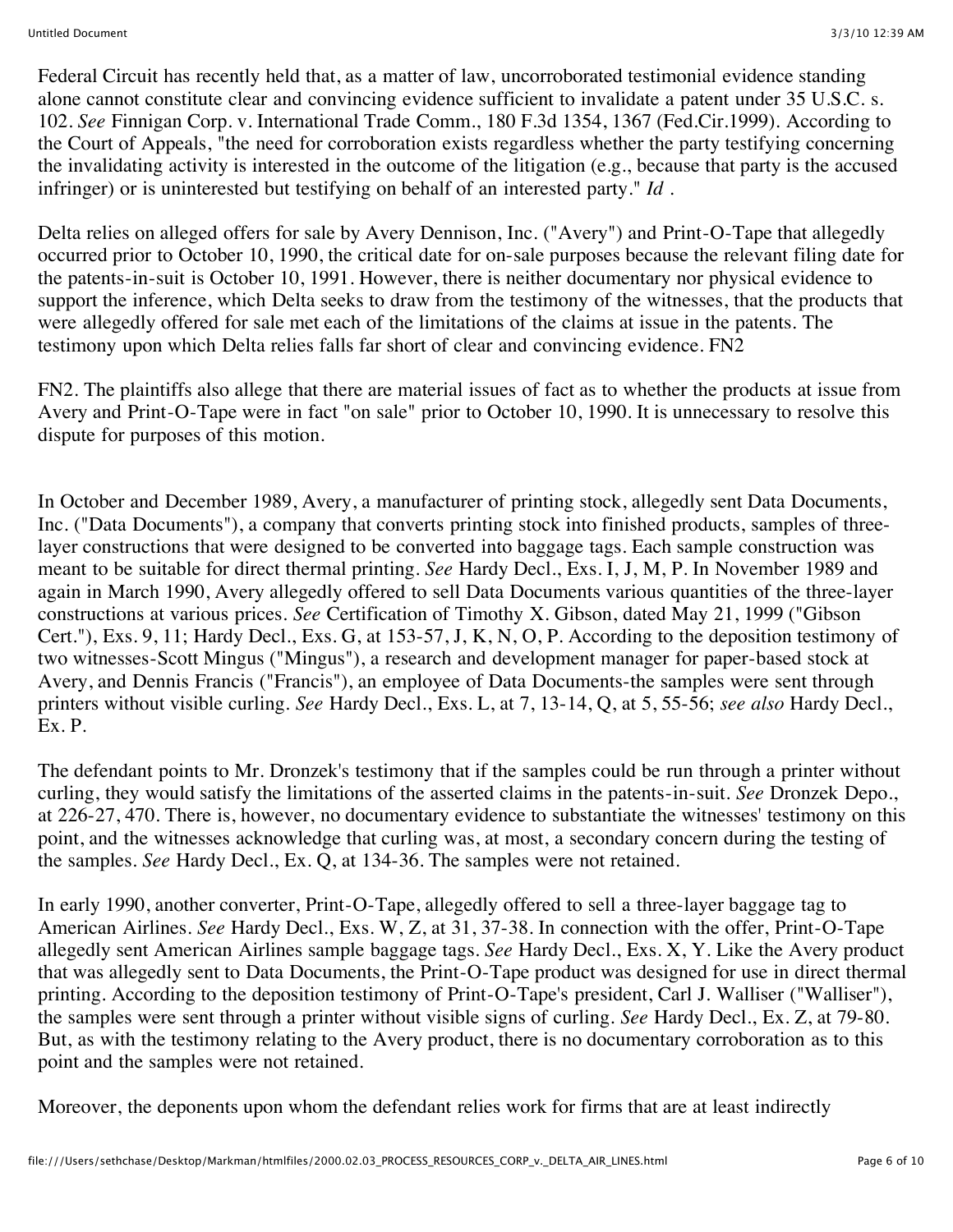interested in the outcome of this case. Mr. Mingus is a senior employee of Avery; Mr. Francis is an employee of Data Documents; and, Mr. Walliser is the president of Print-O-Tape. Using paper stock purchased from Avery, Data Documents currently manufactures baggage tags under a license of the patentsin-suit; in the last half of 1998 alone, Data Documents paid the plaintiff Process Resources over \$100,000 in royalties under the license. *See* Hardy Decl., Exs. S, T, U, CC. By the terms of the licensing agreement, however, Data Documents would be relieved of its obligation to pay royalties should this or any other court hold the patents-in-suit to be invalid. *See* Hardy Decl., Ex. S, at para. 3(a). Print-O-Tape, as a potential manufacturer of three-layer baggage tags, has a similar, if less immediate, interest in this litigation.

The testimony of Messrs. Francis, Mingus and Walliser is the only evidence that the samples offered for sale by Avery and Print-O-Tape met every limitation of the asserted claims. Delta has produced no documentary or other evidence to substantiate their testimony that the samples printed without curling. Even if they were not interested in the outcome of the pending litigation, but especially because they are, the uncorroborated testimony of Messrs. Francis, Mingus and Walliser cannot, as a matter of law, constitute the clear and convincing evidence that would have to be presented before the patents-in-suit could be invalidated under 35 U.S.C. s. 102(b). *See* Finnigan, 180 F.3d at 1367; Tec Air, 192 F.3d at 1358; Scaltech, 178 F.3d at 1383.

At oral argument, Delta argued for the first time that the plaintiffs are "estopped" from denying that the samples allegedly offered for sale by Avery did not meet every limitation in the asserted claims. Prior to granting Data Documents a license under the patents-in-suit, the plaintiff Process Resources filed suit against U.S. Airways, a customer of Data Documents. That suit was eventually settled. But, in its complaint, Process Resources alleged that the baggage tags sold by Data Documents to U.S. Airways infringed the same patents as are at issue here. The allegedly infringing baggage tags that Data Documents sold to U.S. Airways were, Delta asserts, constructed from Avery stock substantially similar to the samples that Avery allegedly offered to sell Data Documents in late 1989 and early 1990. Citing Evans Cooling Systems, Inc. v. General Motors Corp., 125 F.3d 1448 (Fed.Cir.1997), Delta argues that, having previously claimed that the patents-in-suit are infringed by baggage tags constructed from printing stock substantially similar to the samples offered for sale prior to the critical date, Process Resources is now precluded from denying that the samples embodied the asserted invention.

The fact that the argument of estoppel was raised for the first time at oral argument would be reason enough to dismiss it. *See* United States v. Barnes, 158 F.3d 662, 672 (2d Cir.1998) ("Normally, we will not consider arguments raised for the first time in a reply brief, let alone [at or] after oral argument.") (quoting with alternation Keefe v. Shalala, 71 F.3d 1060, 1066 n .2 (2d Cir.1995)). In any event, Delta's reliance on *Evans Cooling* is misplaced. In *Evans Cooling,* the product that allegedly triggered the on-sale bar, an automobile engine with a particular cooling system, was precisely the same product that was alleged by the plaintiff to infringe the patent-in-suit. As the court observed, "the entire basis of the lawsuit is ... the patentee's ... contention that the LT1 engine-the device that was put on sale-contains a cooling system that infringes." *Id.,* at 1451. Hence, in *Evans Cooling,* unlike here, the product offered for sale prior to the critical date was, without any deviation, identical to that alleged by the plaintiff to infringe. It was an essential element of the plaintiff's lawsuit to show that the very engine that was on sale more than one year prior to the patent filing was an infringing product. The plaintiffs' suit here, unlike that of the plaintiff in *Evans Cooling,* does not rest upon the allegation that the product allegedly offered for sale infringes. Moreover, in this case, unlike in *Evans Cooling,* the prior allegation that the defendant asserts has preclusive effect was made by the plaintiff in the course of an entirely different litigation, one that was, moreover, settled prior to trial. The fact that Process Resources, in an entirely separate complaint, alleged that a certain product infringed the patents-in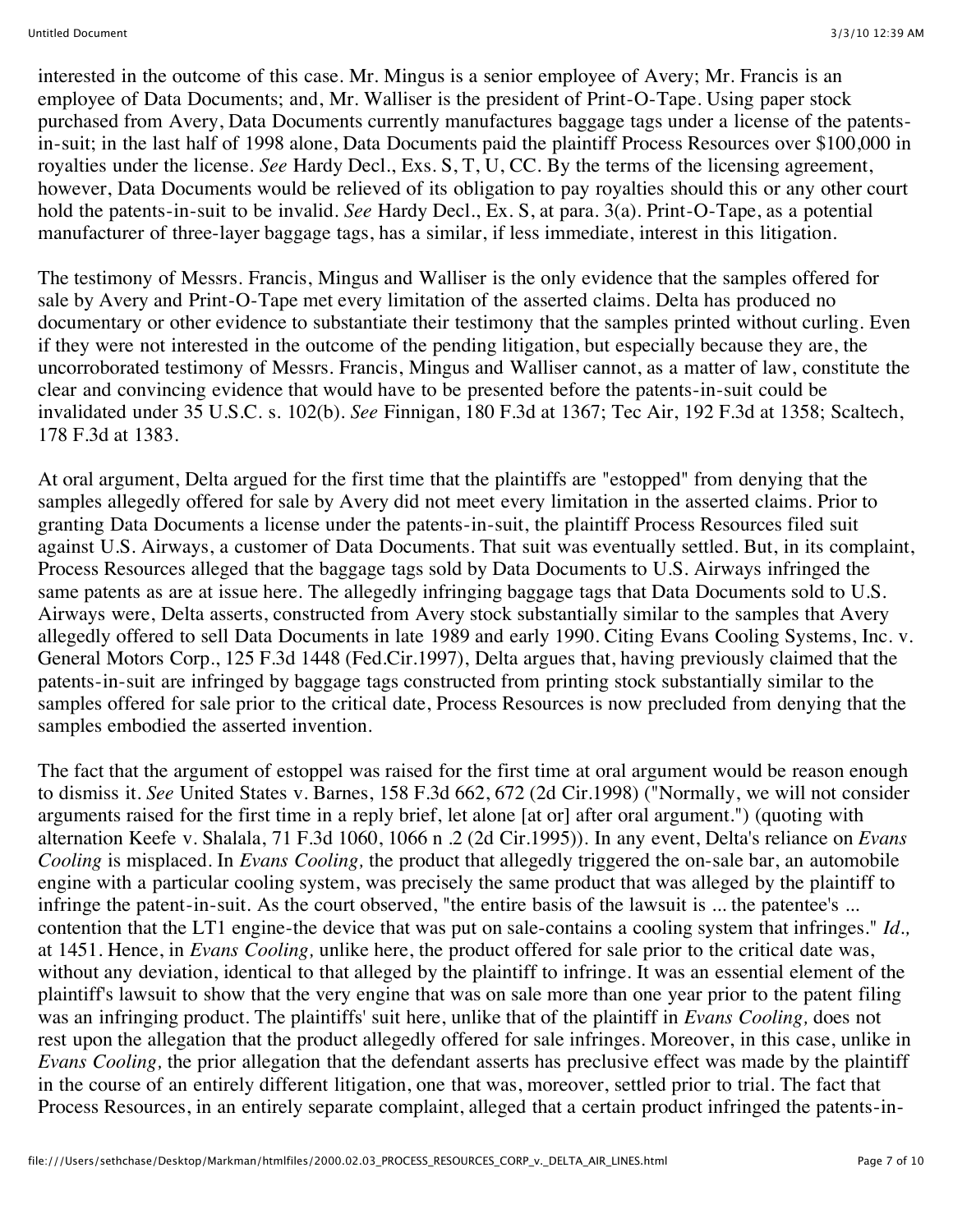suit does not preclude Process Resources from now asserting that a distinct, although similar product did not embody the claimed invention.

### **V.**

Finally, Delta argues that even if the patents-in-suit are valid it is entitled to summary judgment on the grounds of non-infringement. Infringement analysis is a two-step process: "The first step is determining the meaning and scope of the patent claims asserted to be infringed. The second step is comparing the properly construed claims to the device accused of infringing." Markman v. Westview Instruments, Inc., 52 F.3d 967, 976 (Fed.Cir.1995) (en banc) (citation omitted), *aff'd* 517 U.S. 370 (1996).

Claim construction, the first step in infringement analysis, is a matter of law. "The interpretation and construction of patent claims, which define the scope of the patentee's rights under the patent, is a matter of law exclusively for the court." Id., at 970-71. When the court interprets a patent, "[c]laims are to be read and construed in light of the specification and the prosecution history of the patent." ACS Hosp. Systems, Inc. v. Montefiore Hosp., 732 F.2d 1572, 1577 (Fed.Cir.1984). *See also* Markman, 52 F.3d at 980. Moreover, when possible, claims should be construed in a manner that sustains their validity. *See* ACS Hosp. Systems, 732 F.2d at 1577.

"Absent a special and particular definition created by the patent applicant, terms in a claim are to be given their ordinary and accustomed meaning." Renishaw PLC v. Marposs Societa' Per Azioni, 158 F.3d 1243, 1249 (Fed.Cir.1998). Where a claim includes an unrestricted general term, a court construing the claim should not limit the scope of that term. *See* Johnson Worldwide Assocs., Inc. v. Zebco Corp., 175 F.3d 985, 989 (Fed.Cir.1999) ( "General descriptive terms will ordinarily be given their full meaning; modifiers will not be added to broad terms standing alone."); Renishaw, 158 F.3d at 1249 (stating that court should not "add a narrowing modifier before an otherwise general term that stands unmodified in a claim").

Where an analysis of the claims, specification, and file history are sufficient to resolve any ambiguity in a disputed claim term, "it is improper to rely on extrinsic evidence." Vitronics Corp. v. Conceptronic, Inc., 90 F.3d 1576, 1583 (Fed.Cir.1996). Where an analysis of the intrinsic evidence does not resolve ambiguity in a claim term, however, a court may consider extrinsic evidence, including "expert and inventor testimony, dictionaries, and learned treatises," so that the court may come " 'to a correct conclusion' as to the 'true meaning of the language employed' in the patent." Markman, 52 F.3d at 980 (quoting Seymour v. Osborne, 78 U.S. (11 Wall.) 516, 546 (1871)).

Delta's non-infringement argument centers on the claim language requiring "at least one print receiving layer consisting of a paper, a synthetic paper or a coated film." U.S. Patent Nos. 5,418,026, col. 7:12-14; 5,543,191, cols. 6:66-7:1.

Delta first argues that its baggage tags cannot infringe because they do not possess "at least one print receiving layer." Delta's baggage tags are designed for use in direct thermal printing. Direct thermal printing uses neither ink nor toner to produce an image, but instead creates an image by causing a chemical reaction to occur within the top layer of the print stock. Delta argues that because direct thermal printing, for which its baggage tags are designed, transfers neither ink nor toner to the printed sheet, its baggage tags do not have a "print receiving layer." This argument is without merit. The top layer of Delta's baggage tags bear the words "Delta Air Lines." These words are printed in ink. Thus, whatever else it may be, the top layer of Delta's baggage tags is a print receiving layer. Moreover, the image that appears on the top layer as a result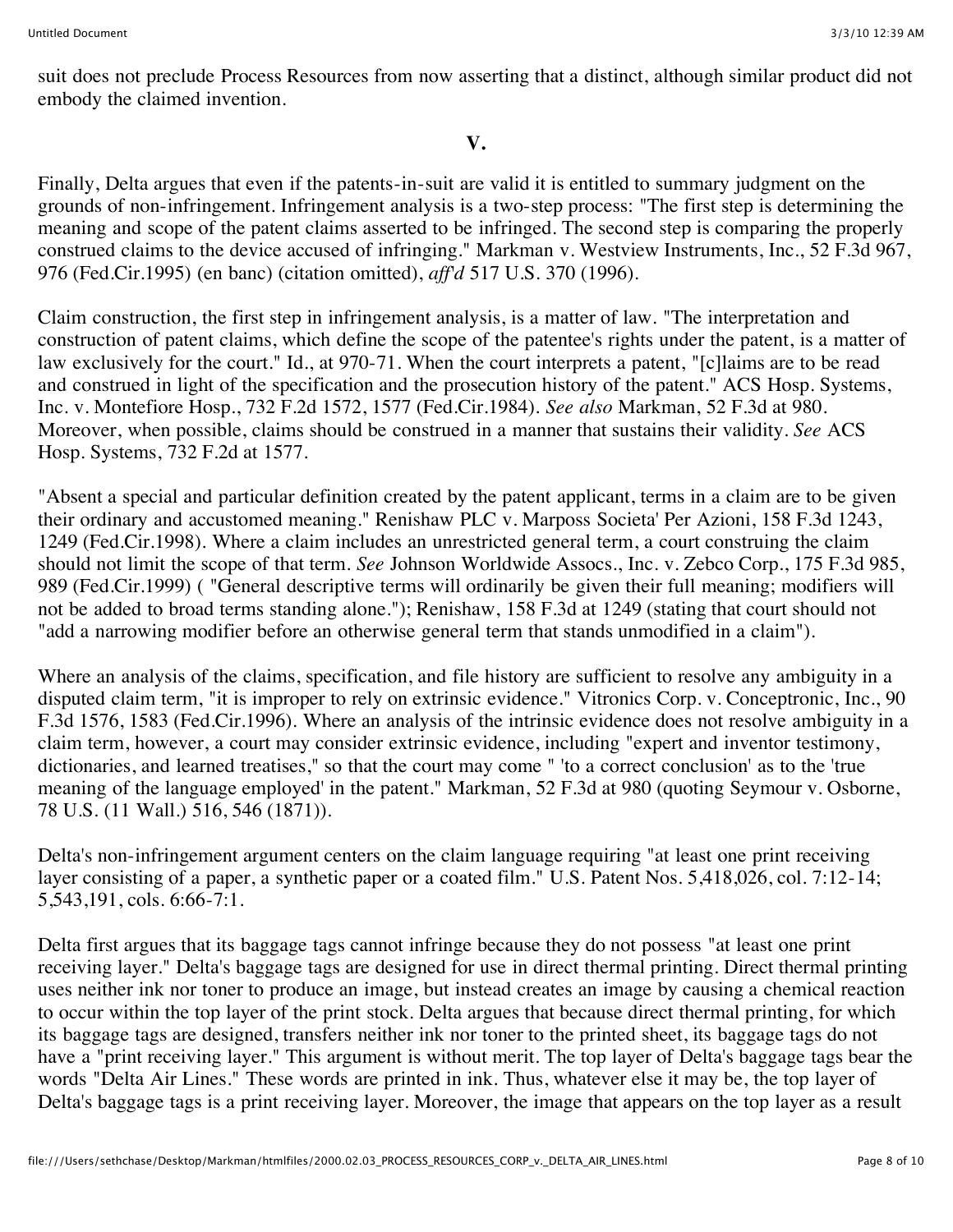of the heat-induced chemical reaction is print and is received as a result of the printing process. That layer is thus accurately described as the "print receiving layer."

Delta also argues that its baggage tags do not infringe because, so Delta argues, the top layer of its tags does not "consist of" "a paper, a synthetic paper or a coated film." The phrase "consisting of" is a term of art in patent law. The phrase is a restrictive one, "closing the claim to the inclusion of materials other than those recited except for impurities ordinarily associated therewith." *Ex parte* Davis and Tuukkanen, 80 U.S.P.Q. 448, 450 (Pat. & Tr. Off. Bd.App.1948). *See also* PPG Industries v. Guardian Industries Corp., 156 F.3d 1351, 1354 (Fed.Cir.1998) (describing claims written in "consisting of" format as "closed"). In light of the claim language, the claim encompasses a baggage tag only if the top layer of the tag is made from "a paper, a synthetic paper or a coated film" and nothing else.

Delta asserts that its baggage tag does not infringe because its top layer, which is designed for use in direct thermal printing, is not "a paper, a synthetic paper or a coated film." Delta maintains that the top layer of its baggage tag is a coated paper, and that coated paper is not included within the meaning of "paper" as that term is used in the asserted claims. Relying heavily on the fact that the adjective "coated" is specifically used elsewhere in the asserted claims to modify the term film, Delta argues that the claims' failure to use "coated" in connection with paper precludes construing the claim to include coated paper.

Delta's argument, however, is contrary to well-established principles of patent construction. Patent claims are to be read in light of the patent specification. *See* Markman, 52 F.3d at 979; ACS Hosp. Systems, 732 F.2d at 1577. Here, the specification of each patent-in-suit states that a "laser or thermal transfer printing enhancing coating ... can be spread on the print receiving face of the top sheet." U.S. Patent Nos. 5,418,026, col. 6:43-47; 5,543,191, col. 6:33-36. Thus, because the patent specification of each patent-in-suit clearly contemplates the use of a coated paper for the top layer, the term "paper" is properly construed to include coated paper.FN3 This result is strengthened by the principle that a court should not "add a narrowing modifier before an otherwise general term that stands unmodified in a claim." Johnson Worldwide Assocs., 175 F.3d at 989. *See also* Renishaw, 158 F.3d at 1249. Here, the term "paper" stands unmodified. It would be improper for this Court to impute a limiting modifier that would exclude coated paper from the scope of the general term "paper."

FN3. The patent prosecution history does not dictate otherwise. While it is true that the patent examiner required the plaintiff Mr. Dronzek to change the claim language from the open phrasing "comprising a paper, synthetic paper or a coated film" to the closed phrasing "consisting of a paper, synthetic paper or a coated film," *see* Hardy Decl., Ex. II, that says nothing about the scope of the term "paper."

Delta further contends that even if coated paper falls within the meaning of "paper," the top layer of Delta's baggage tags is, strictly speaking, not coated paper. Delta points to the fact that the thermal coat found within the top layer of its baggage tag contains developer and dye. The plaintiff Mr. Dronzek conceded at his deposition that "the dye and developer part of the thermal coat layer are not normally parts of coated paper." Dronzek Depo., at 325. But, Mr. Dronzek also pointed out that an Avery product catalog lists direct thermal facestock, such as that used in the top layer of the Delta baggage tags, under the general heading of "paper pricing." *See id.,* at 319-20. Indeed, in his deposition, Mr. Mingus, the research and development manager for paper-based stock at Avery, referred to direct thermal facestock as a "paper construction." Hardy Decl., Ex. Q, at 50. Thus, there is conflicting evidence in the record as to whether direct thermal facestock is a coated paper. Resolving all ambiguities and drawing all reasonable inferences in favor of the